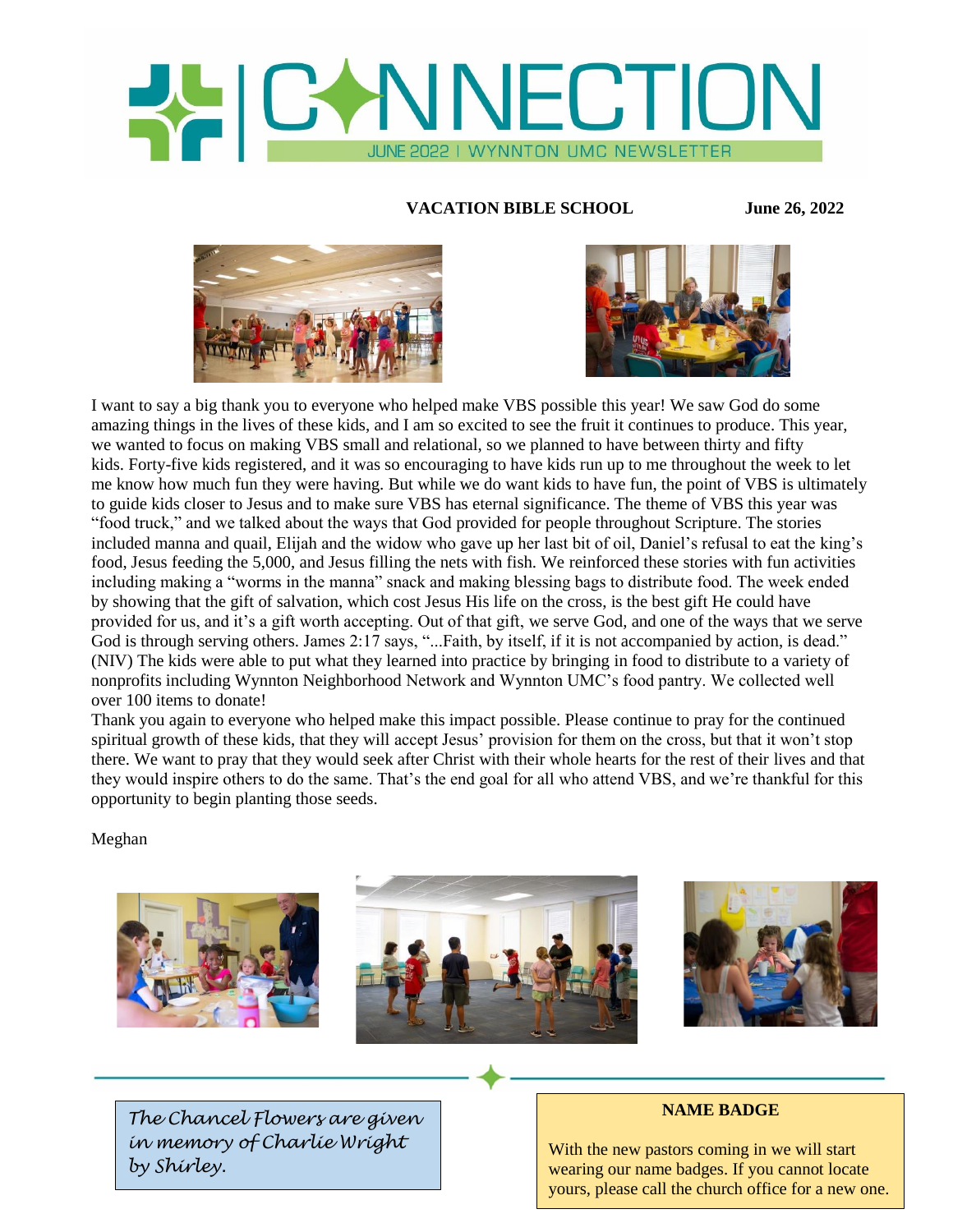

Youth will continue our Tour of Columbus BBQ this week at Clearview BBQ, 4222 River Road in Columbus, on Wednesday June 29th. We'll meet at the restaurant at 11:30 AM. For more information contact Rob Harbison, r.harbison@mchsi.com, (706) 289-3082.

### **Trinity House Update**

Wynnton Neighborhood Housing will be working on Trinity House the next several Saturdays from 8:30 until about 1:00. If you would like to volunteer, you can come anytime during those hours or contact Bill White (706) 527-3309.

#### **CHILDREN'S SUNDAY SCHOOL**

Through Old Testament stories and mission projects, our children have been learning who God is, how He loves us and is always with us, and how we are to love God and love others. Children in Pre-K through 5th grade are welcome to join us for Children's Sunday School from 9:45 a.m. to 10:50 a.m. in the Grimes Bldg.'s first floor children's church room next to the nursery.

## **Children's Programs**

The nursery is available from 8:30 a.m. to 12:15 p.m. as well as Sunday School for grades K-12 from 9:45-10:50 a.m. The nursery for infants through age 3 is on the first floor of the Grimes building. Children's Sunday School for K-5th Grade is on the 2nd floor of the Grimes building, and youth Sunday school is in the basement under the sanctuary. Children's Church will be offered for children through 5th Grade in the Children's Center in the Grimes building during the worship hour.

## **JOYFUL NOTES FROM THE CHOIR!** <sub></sub>

"Our hearts were made for You, O Lord, and they are restless until they rest in You." This is a famous passage from St. Augustine's Confessions between 397 and 400 AD. St. Augustine's familiar words echo the message of the lyrics for our choral anthem this Sunday. Composer Mary McDonald's heartfelt anthem, Coming Home, is the testimony of a believer who has wandered far from God but returns home, "nevermore to roam." The text is adapted from William Kirkpatrick's conversion hymn, Lord I'm Coming Home.

#### "Coming Home" by Mary McDonald

*I've wandered far away from God, now I'm coming home. The paths of sin too long I've trod, Lord, I'm coming home.*

*[Refrain]*

*Coming home, coming home, nevermore to roam. Open wide the arms of thy true love, Lord, I'm coming home.*

*My soul is sick, my heart is sore, now I'm coming home. My strength renew, my hope restore, Lord, I'm coming home.*

*[Refrain]*

*Coming home, coming home, nevermore to roam. Open wide the arms thy of love, Lord, I'm coming home.*

*Lord, I'm coming home. Lord, I'm coming home.*

### Luke 15: 31-32

"My son,' the father said, 'you are always with me, and everything I have is yours. But we have to celebrate and be glad, because this brother of yours was dead and is alive again; he was lost and is found."

God's Great Peace to You! Diana B.

### **BE A WYNNTON WELCOMER**

WE NEED YOU! to sign-up as a Sunday morning welcomer. We are looking for volunteers to fill open slots through the end of July. Check your calendars for a few Sundays you are available to help us greet our members and guests on Sunday morning. Sign-up sheets will be available in the main hallway this Sunday.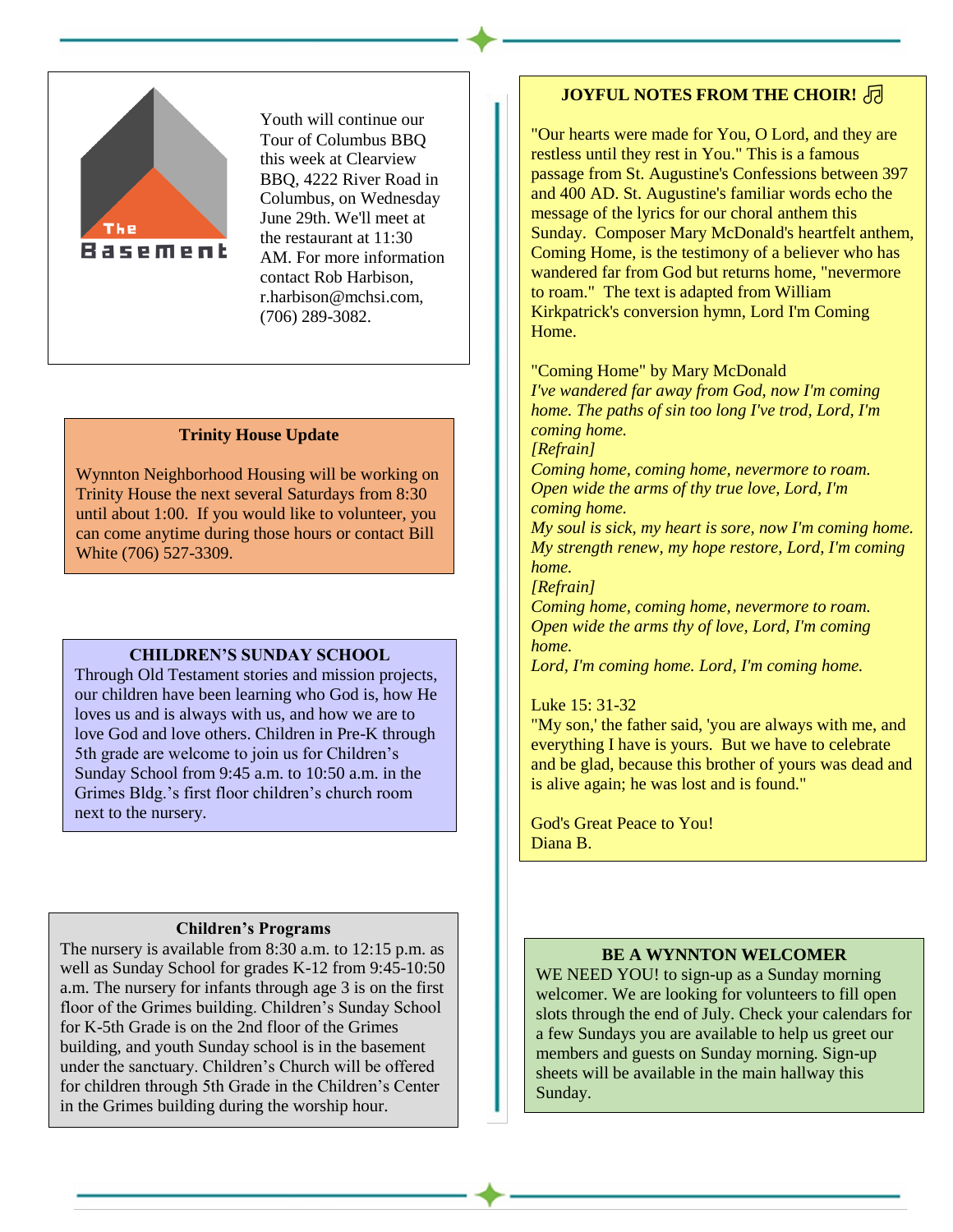## **Youth Sunday School**



Youth Sunday School meets in the Basement from 9:45-10:45 a.m. Sunday mornings. Students in 6th through 12th grade are welcome to join us for coffee, donuts, and topical discussions of God's word.

We are doing a new series exploring where students can find God. We will explore the Old Testament stories of the building of the Tabernacle and Solomon's Temple. We're going to be "hands on", building dioramas of both! We'll explore the detail that scripture captures, how the Israelites interacted with God, and how the meta-narrative of the Bible continues today in how we meet and experience God.

If you'd like more information about Wynnton's youth program, please contact Rob Harbison, r.harbison@mchsi.com, (706) 289-3082.

**Flower Delivery**

Neita Denny

### **WEEKLY CALENDAR**

### **Sunday, June 26**

| $8:30$ a.m.  | <b>Traditional Worship Service - Sanctuary</b> |
|--------------|------------------------------------------------|
| 9:45 a.m.    | Sunday School for children, youth &            |
|              | adults                                         |
| $11:00$ a.m. | <b>Traditional Worship Service - Sanctuary</b> |
|              | <b>Streams Live on Facebook</b>                |
| $11:00$ a.m. | Children's Church - Grimes Building            |

### **Wednesday, June 29**

11:30 a.m. Basement - Clearview BBQ 7:00-8:30 p.m. Choir Rehearsal

## **Thursday, June 30**

7:30 a.m. Men's Bible Study - Alpha Bldg.

## **Saturday, July 2**

8:30-1:00 p.m. Trinity House Work

### **Our Known Prayer Concerns:**

Sue Rogers Matthew Allen Bobby Porch Lillian Cox Lynn Christenson Beverly Ragsdale Aubrey Walker The Meacham Family Daro Miller Jake Wood Kimberly Smith David Woolbright Laura Harris Freddie Richardson & Family Lexy McRae Dorothy Robinson Kerry Mess Jennefer Spell Jim Accordino Gwen Bolin Joyce Hawkins Denise Hill Patsy Blalock Linda Osborne Alexandria Ridley Denise Stephens Denton Spurlin Ruthann & Team - Mission Trip

### **Christian Sympathy for loss of loved one:**

Family of Brad Trim Family of Lenore Ash Family of Larry Googe Family of Barbara Stevenson Family of Charles Ward Family of Martha Ann Elizondo Family of Glenn Killough Family of Jimmy Kent Family of Jean McGlamry

# **OUR STEWARDSHIP**

## **6-19-22**

| Wynnton Neighborhood Housing150.00 |  |
|------------------------------------|--|